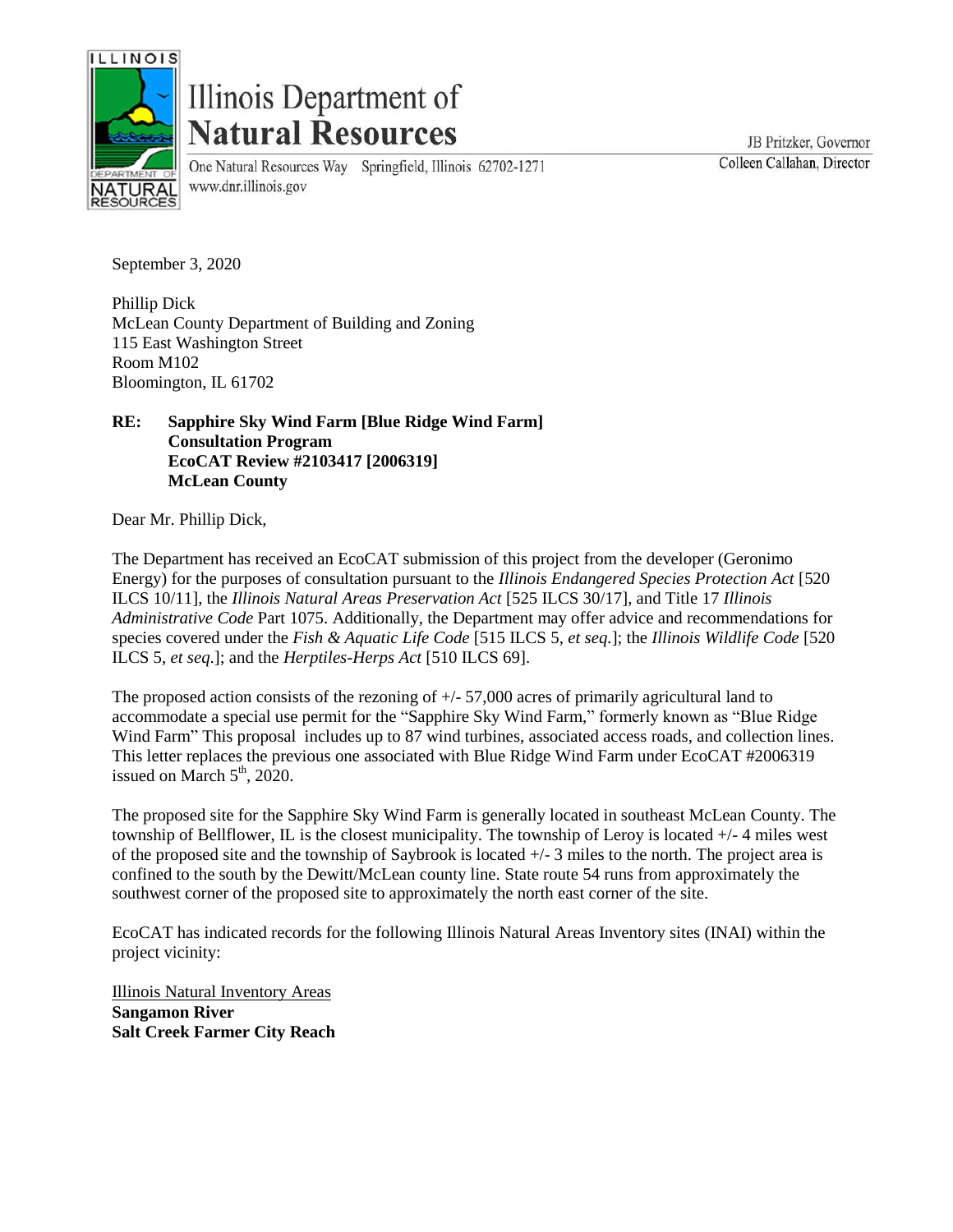## **Bats and Birds**

Although there are no records of the state and federally-listed Northern Long-ear Bat *(Myotis septentrionalis)* or the Indiana Bat *(Myotis sodalis)* within McLean County, these species may occur in the project area during the fall migration period. This site is also within a potential migration corridor to hibernacula sites for both species. Additionally, recent records indicate the presence of the listed Upland Sandpiper *(Bartramia longicauda)*, Northern Harrier *(Circus cyaneus)* and Short-eared Owl *(Asio flammeus*) within  $+/-$  7 miles from the proposed project site.

Due to the relative proximity of listed bat and bird records coupled with the documented higher risk of impacts to listed and non-listed bats during fall migrating by wind turbine operations in the state, the Department has determined the following recommendations are appropriate to avoid impacts:

- The Department recommends that the County consider requiring the applicant to curtail wind turbine operations below wind speeds of 5.0 meters per second, from sunset to sunrise, between July  $15<sup>th</sup>$  and October  $15<sup>th</sup>$ , to minimize the risk of "take" of listed bats and to minimize mortality of all bat species in general. Wind Turbines should also be feathered (not rotating) during these curtailment events.
- If the curtailment regime is not adopted, an increased risk of unlawful take of listed bat species will result. In this case, the Department recommends Incidental Take Authorization (ITA) for Indiana Bat and Northern Long-eared Bat be pursued by the applicant. The County should also consider making an ITA a requirement for the facility if the curtailment regime is not adopted. All matters pertaining to ITA should be directed to the IDNR Office of Resource Conservation, ITA Coordinator.
	- o The Department acknowledges here that future data or technologies, as it pertains to wind turbine collision risk for bats, may pose opportunities for new curtailment regimes to be discussed between the wind energy facility and the Department through the operational life of this facility.
- The Department recommends the County consider requiring three years of mortality monitoring to statistically quantify bird and bat mortality, by species, due to turbine operations. If the County chooses not to do so, the applicant should consider implementing such a program to demonstrate the level of mortality experienced and the species affected.
- The Department recommends a proposal on bird and bat mortality monitoring be sent to the Department for review and concurrence on methods and a report on results annually. The project proponent should seek the necessary research permits from the Department's Office of Resource Conservation to handle birds and bats. If State-listed species are found during this monitoring, Incidental Take Authorization will likely be recommended.
- If significant bird or bat mortality is observed, or listed species are discovered, the Department recommends further coordination be engaged immediately and careful consideration be given to implementing the best available technologies to avoid and minimize these impacts.

\*The Department understands a "Tier 1 Site Evaluation" is planned. The Department requests a copy of the final report and opportunity to comment. The findings of the Tier 1 study may result in the Department re-opening this review and modifying its findings and recommendations.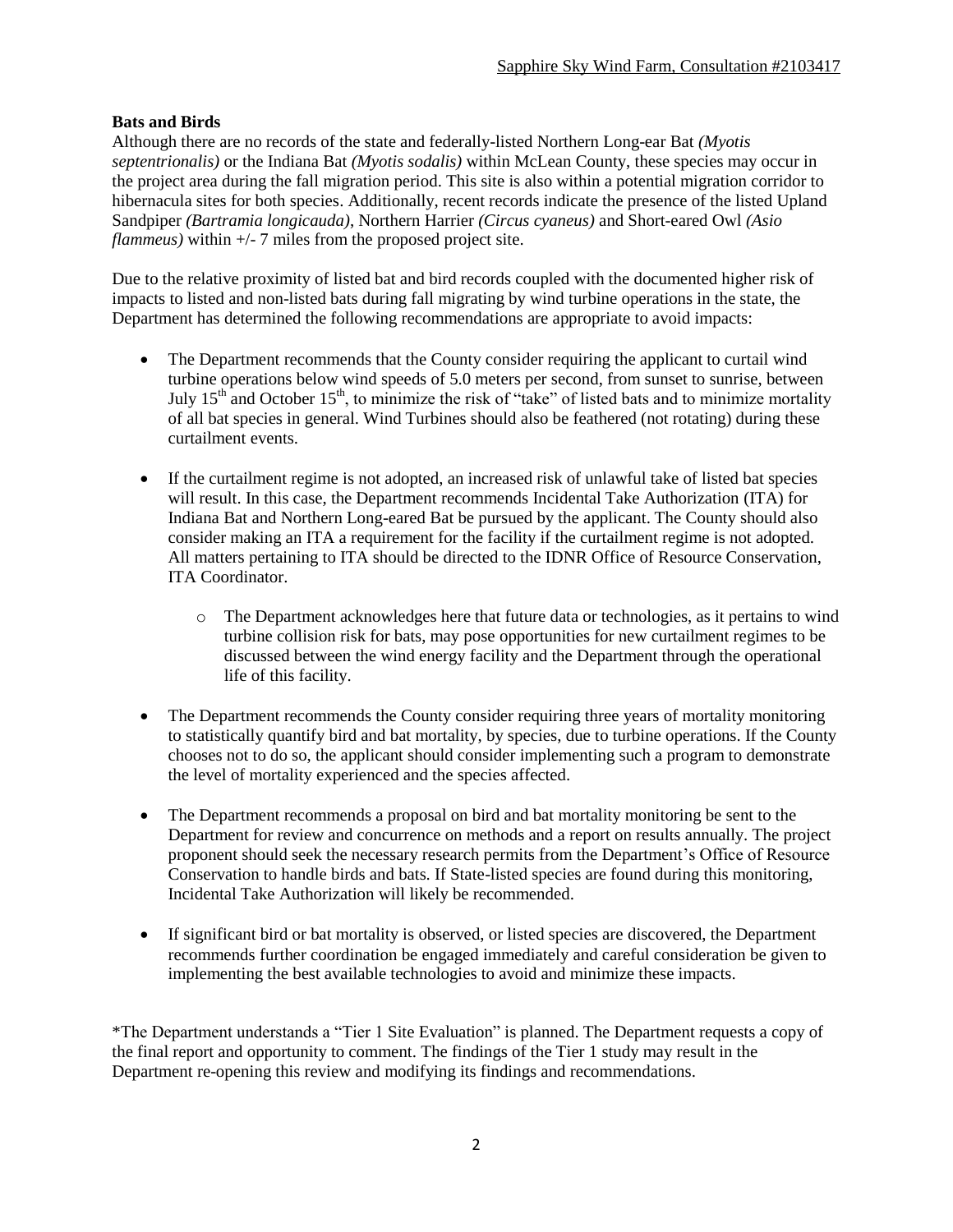## **Illinois Natural Areas Inventory Sites**

The Department recommends that no wind turbines be sited within one half (0.5) miles of the Sangamon river INAI or Salt Creek-Farmer City Reach INAI.

#### **Stream Setback**

To minimize and avoid potential impacts to aquatic life in perennial streams and wildlife in stream riparian zones, the Department recommends a minimum 500-foot setback from any perennial streams with a non-forested riparian zone. This measure will also help avoid impacts to the state-threatened Slippershell mussel (*Alasmidonta viridis*) and Mudpuppy (*Necturus maculosus*) known to occur in the Sangamon River watershed.

> This recommendation would apply to Lone Tree Creek and Blue Ridge Special Creek.

### **Forest Setback**

The Department recommends a minimum 1,000 foot setback from all forested areas to avoid and minimize impacts to all bird and bat species. This includes forested stream corridors. These forested areas have a higher likelihood of harboring significant wildlife biodiversity, including birds and bats.

> • This would include sections of the Salt Creek located in Township 22N Range 6E Section 30, Section 31 and Township 22N Range 5E Section 36 of McLean county.

#### **Bald and Golden Eagles**

These species are protected under the Federal *Bald and Golden Eagle Protection Act* [16 U.S.C 668- 668c]. The Department recommends coordination with the U.S Fish and Wildlife Service regarding the potential adverse impacts of this wind farm on these species.

Given the above recommendations are adopted, the Department has determined that impacts are unlikely. In accordance with 17 Ill. Adm. Code 1075.40(h), please notify the Department of your decision regarding these recommendations.

Consultation on the part of the Department is closed unless additional information or advice related to this proposal is required. Consultation for Part 1075 is valid for two years unless new information becomes available which was not previously considered; the proposed action is modified; or additional species, essential habitat, or Natural Areas are identified in the vicinity. If the action has not been implemented within two years of the date of this letter, or any of the above listed conditions develop, a new consultation is necessary.

The natural resource review reflects the information existing in the Illinois Natural Heritage Database at the time of the project submittal and should not be regarded as a final statement on the project being considered, nor should it be a substitute for detailed site surveys or field surveys required for environmental assessments. If additional protected resources are unexpectedly encountered during the project's implementation, the applicant must comply with the applicable statutes and regulations.